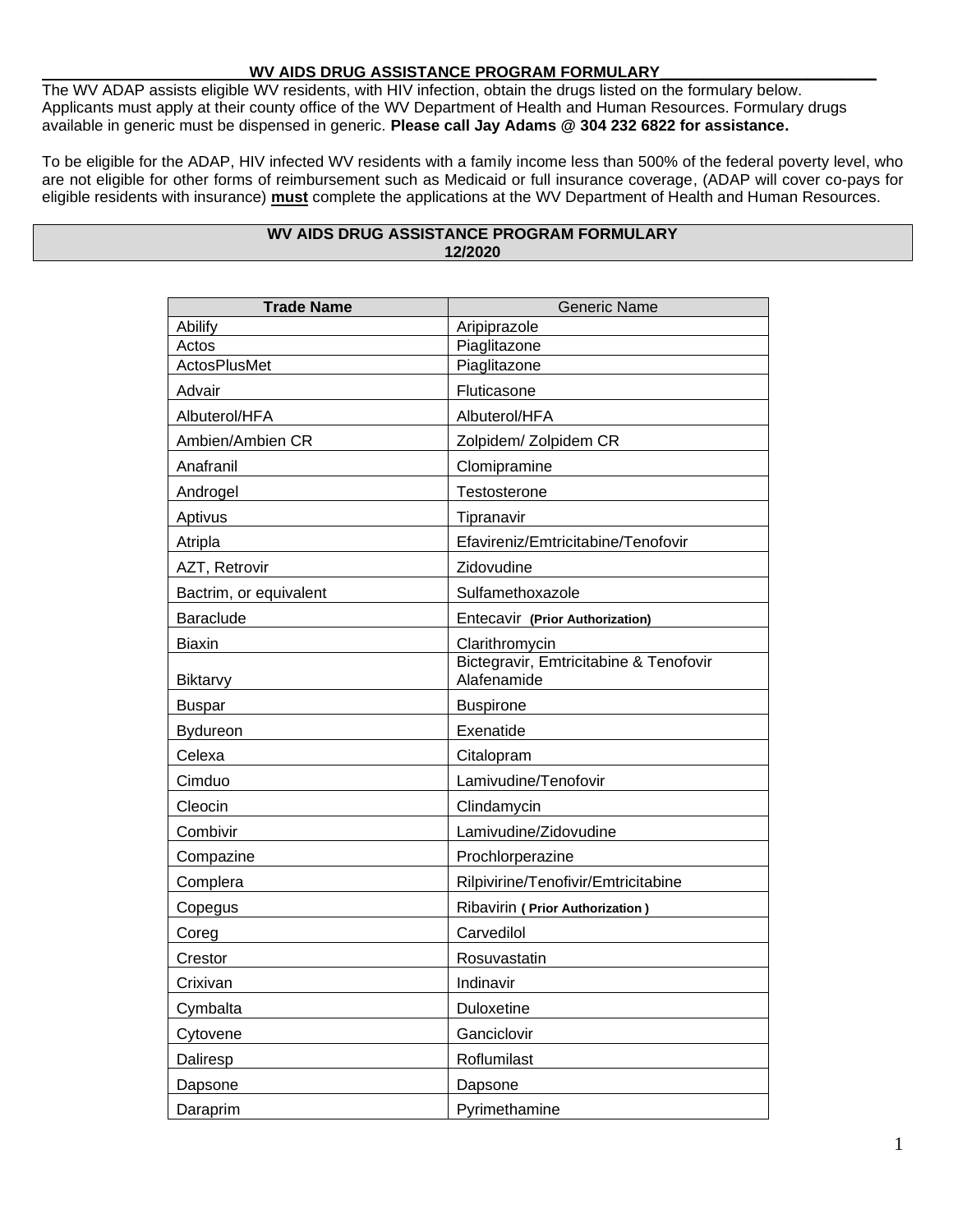| DDC, Hivid           | Zalcitabine                                                    |
|----------------------|----------------------------------------------------------------|
| DDI, Videx           | Didanosine                                                     |
| Delstrigo            | Doravine/Lamivudine/Tenofovir Disoproxil<br>Fumarate           |
| Deltasone            | Prednisone                                                     |
| Depakote             | Sodium Valproate                                               |
| Descovy              | Emtricitabine/Tenofovir Alfenamide                             |
| Desyrel              | Trazodone                                                      |
| Diflucan             | Fluconazole                                                    |
| Diovan               | Valsartan                                                      |
| Dovato               | Dolutegravir/Lamivudine                                        |
| Edurant              | Rilpivirine                                                    |
| Effexor / Effexor XR | Venlafaxine / Venlafaxine XR                                   |
| Elavil               | Amitriptyline                                                  |
| Eliquis              | Apixaban                                                       |
| Emtriva              | Emtricitabine                                                  |
| Engerix              | <b>Hepatitis B Vaccine</b><br>(Prior Authorization)            |
| Entresta             | Sacubitril/Valsartan                                           |
| Epivir, 3TC          | Lamivudine                                                     |
| Epzicom              | Lamivudine/Abacavir                                            |
| Evotaz               | Atazanavir/Cobicstat                                           |
| Famvir               | Famciclovir (Prior Authorization)                              |
| Farxiga              | Dapagliflozin                                                  |
| Flovent              | Fluticasone                                                    |
| Foscavir             | <b>Foscarnet (Prior Authorization)</b>                         |
| Fuzeon               | Evfuvirtide (Prior Authorization)                              |
|                      | Elvitegravir/ Tenofovir<br>Alfenamide/Emtricitabine/Cobicistat |
| Genvoya<br>Geodon    | Ziprasidone                                                    |
| Glucophage           | Metformin                                                      |
| Glyxambi             | Empagliflozin/Linagliptin                                      |
|                      | <b>Hepatitis A Vaccine</b>                                     |
| Havrix               | (Prior Authorization)                                          |
| Hepsera              | Adefovir Dipivoxil                                             |
| Humalog              | Insulin Lispro                                                 |
| Imodium<br>(Rx only) | Loperamide (Rx only)<br>Interferon Alphacon 1                  |
| Infergen             | (Prior Authorization)                                          |
| Intelence            | Etravirine                                                     |
| Intron A             | Inteferon Alpha 2 B<br>(Prior Authorization)                   |
| Invirase             | Saquinavir                                                     |
| <b>Isentress</b>     | Raltegravir                                                    |
| Isosorbide           | <b>Isosorbide Mononitrate</b>                                  |
| Janumet, Janumet XR  | Sitagliptin/Metformin                                          |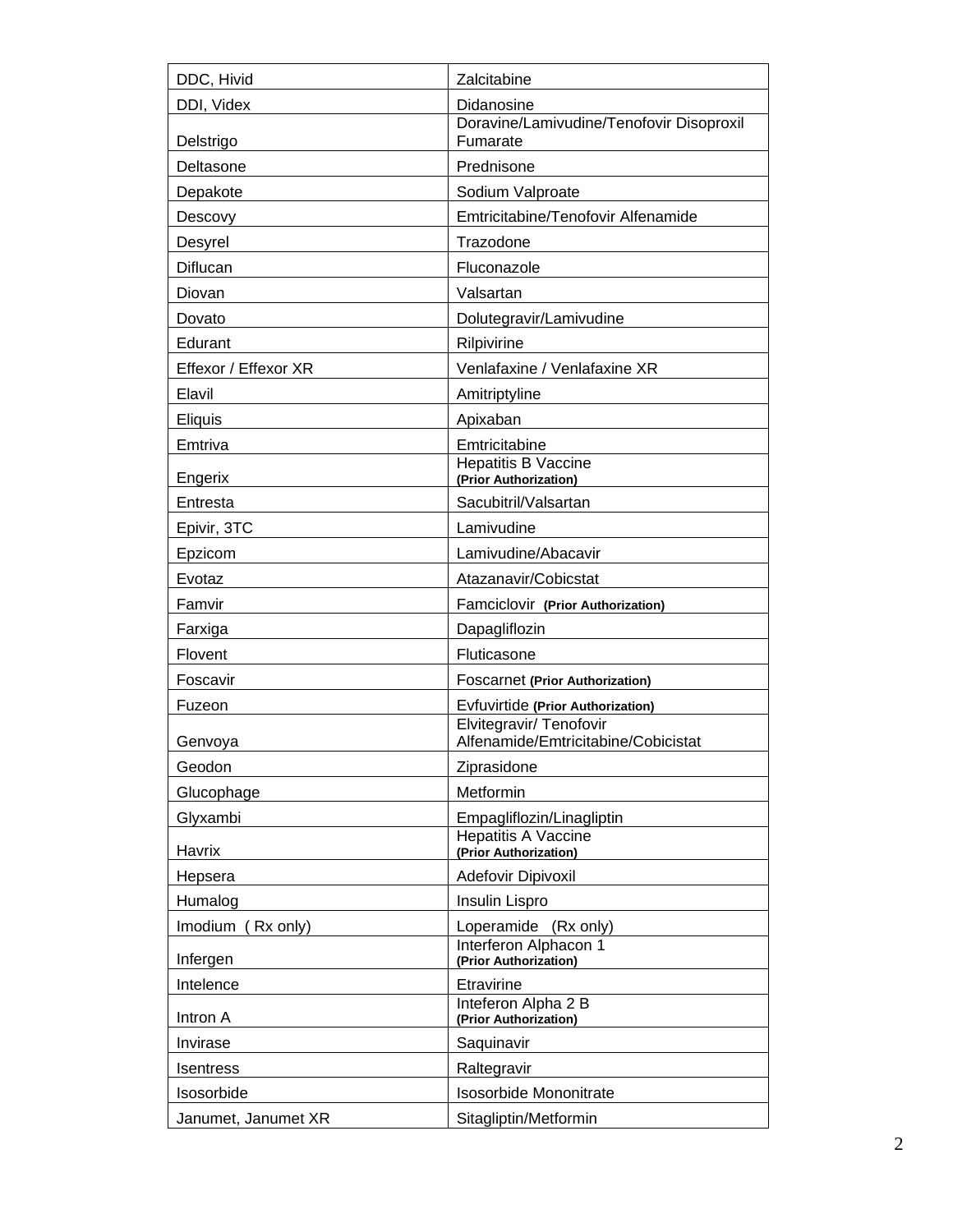| Januvia               | Sitagliptin                                        |
|-----------------------|----------------------------------------------------|
| Jardiance             | Empagliflozin                                      |
| Juluca                | Dolutegravir/Rilpivirine                           |
| Kaletra               | Lopinavir                                          |
| Klonopin              | Clonazepam                                         |
| Kreppra XR            | Levetiracetam                                      |
| Lamictron             | Lamotrigine                                        |
| Lantus                | Insulin Glargine                                   |
| Lexapro               | Escitalopram                                       |
| Lexiva                | Fosamprenavir Calcium                              |
| Linzess               | Linaclotide                                        |
| Lipitor               | Atorvastatin                                       |
| Lithium               | Lithobid                                           |
| Lyrica                | Pregabalin (Prior Authorization)                   |
| Mavyret               | GIrcapravir/Pibrentasvir (Prior Authorization)     |
| Mepron                | Atovaquone                                         |
| Myambutol             | Ethambutol                                         |
| Mycelex               | Clotrimazole                                       |
| Mycobutin             | Rifabutin                                          |
| Mycostatin            | Nystatin                                           |
| Mytesi                | Crofelemer                                         |
| Naprosyn (RX and OTC) | Naproxen (RX and OTC)                              |
| Narcan                | Naloxone                                           |
| Nebupent, Pentam      | Pentamidine                                        |
| Neurontin             | Gabapentin                                         |
| Niaspan               | Niacin                                             |
| Norvasc               | Amlodipine                                         |
| Norvir                | Ritonavir                                          |
| Novolog               | Insulin Aspart Injection                           |
| Odefsey               | Emtricitabine/Rilpivirine/Tenofovir<br>Alafenamide |
| Onglysa               | Saxagliptin                                        |
| Pantrapazole          | Protonix                                           |
| Paxil                 | Paroxetine                                         |
| Peg Intron            | Peginterferon Alfa 2 B<br>(Prior Authorization)    |
| Pegasys               | Peinterferon Alfa 2 A<br>(Prior Authorization)     |
| Pifeltro              | Doravine                                           |
| Plavix                | Clopidogrel                                        |
| Potassium             |                                                    |
|                       | Potassium                                          |
| Pradaxa               | Dabigratran                                        |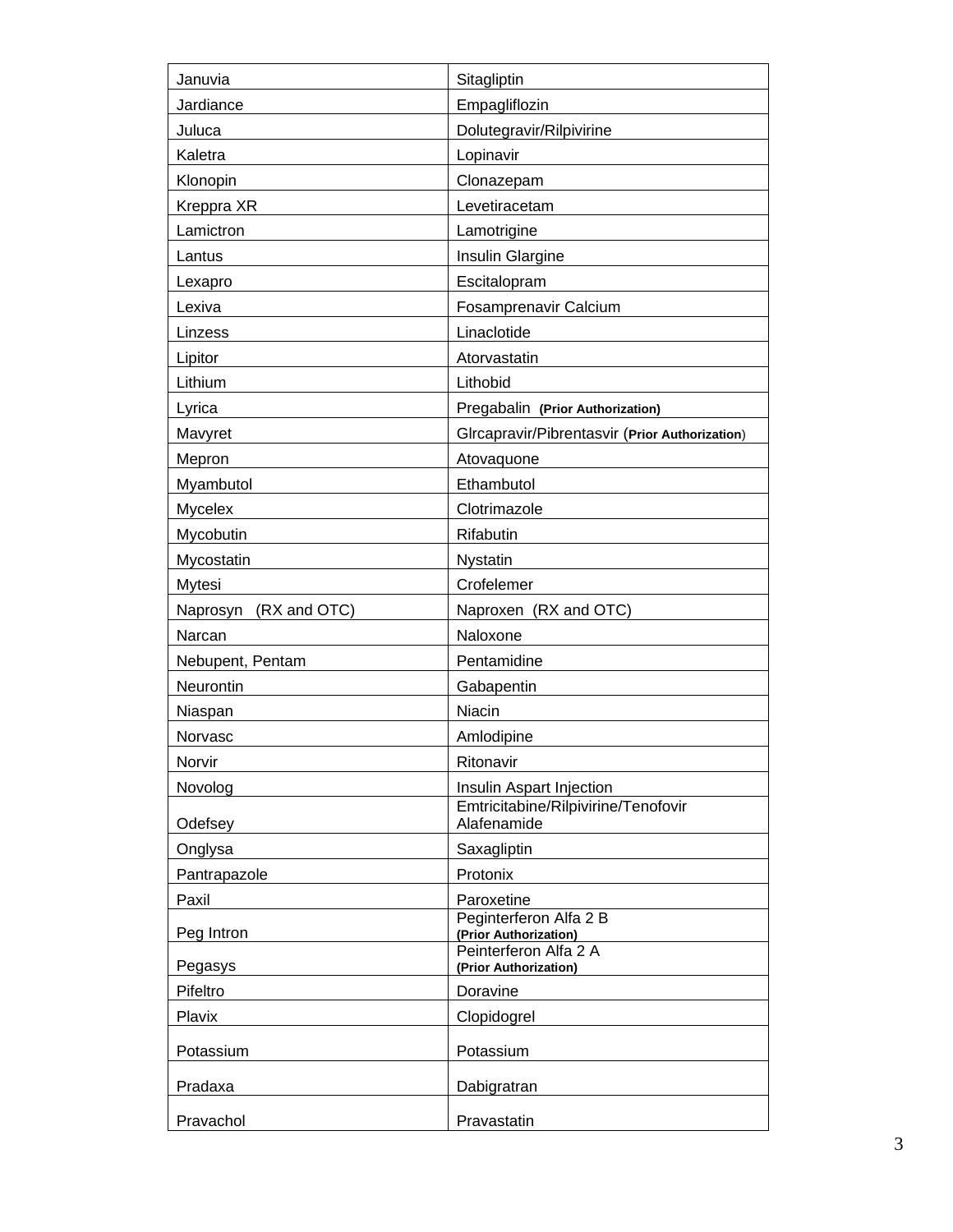| Prezcobix                     | Darunavir/Cobicstat                                         |
|-------------------------------|-------------------------------------------------------------|
| Prezista                      | Darunavir                                                   |
| Prilosec                      | Omeprazole                                                  |
| Pro Air                       | <b>Albuterol Sulfate</b>                                    |
| Propranolol                   | Inderal                                                     |
| Prozac                        | Fluoxetine                                                  |
| Rebetol                       | Ribavirin (Prior Authorization)                             |
| Remeron                       | Mirtazapine                                                 |
| Rescriptor                    | Delavirdine                                                 |
| Restoril                      | Temazepam                                                   |
| Reyataz                       | Atazanavir                                                  |
| Risperdal                     | Rispiridone                                                 |
| Rukobia                       | Fostemsavir                                                 |
| SARS-CoV-2                    | Covid 19 Vaccines                                           |
| Selzentry                     | Maraviroc (Prior Authorization)                             |
| Singulair                     | Montelukast                                                 |
| Seroquel                      | Quetiapine                                                  |
| Spiriva                       | <b>Titropium Bromide</b>                                    |
| Sporanox                      | Itraconazole                                                |
| <b>Starlix</b>                | Nateglinide                                                 |
| Stribild                      | Elvitegravir /Tenfovir / Emtricitabine /<br>Cobicistat      |
| Sulfadiazine                  | Sulfadiazine                                                |
| Sustiva                       | Efavirenz                                                   |
| Symbicort                     | Budesonide/Formoterol                                       |
| Symfi Lo                      | Efavirenz/Lamivudine/Tenofovir                              |
| Symtuza                       | Darunavir/Cobicistat/Emtricitabine/Tenofovir<br>Alafenamide |
| Technivie                     | Ombitasvir/Paritaprevir/Ritonavir<br>(Prior Authorization)  |
| Tegretol                      | Carbamazepine                                               |
| Tivicay                       | Dolutegravir Sodium                                         |
| Topamax                       | Topiramate                                                  |
| Toprol, Lopressor (IR and ER) | Metoprolol (IR and ER)                                      |
| Toujeo                        | Insulin Glargine                                            |
| Tresiba                       | Insulin Degludec                                            |
| Tricor                        | Fenofibrate                                                 |
| Triumeq                       | Dolutegravir/Abacavir/Lamivudine                            |
| Trizivir                      | Lamivudine/Zidovudine/Abacavir                              |
| Trogarzo                      | Ibalizumab                                                  |
| Truvada                       | Tenofovir/Emtricitabine                                     |
| Twinrix                       | <b>Hepatitis A&amp;B Vaccines</b><br>(Prior Authorization)  |
| Tybost                        | Cobicistat                                                  |